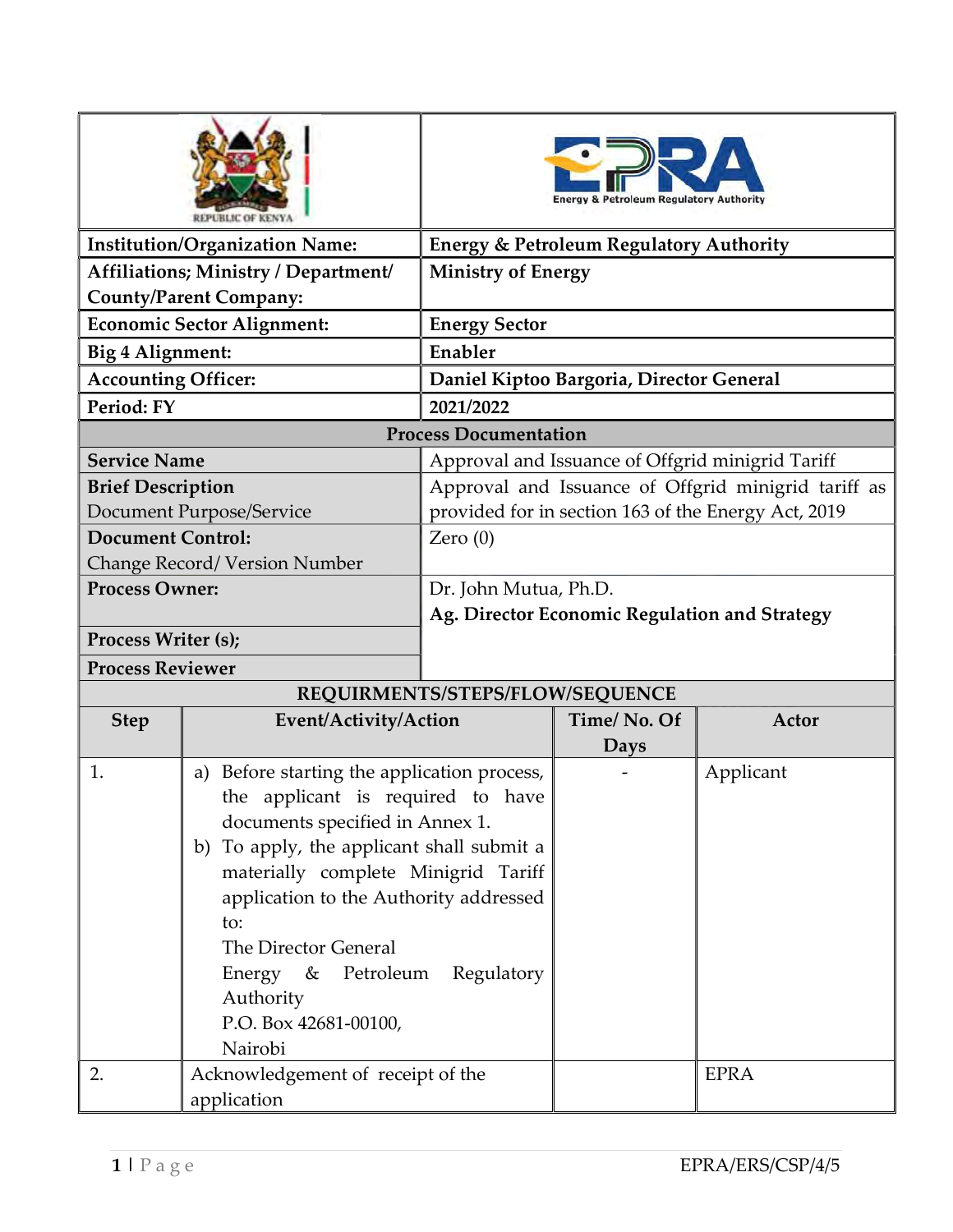| 3.           | Review of the application for material     |              |                                       |             | <b>EPRA</b> |                 |
|--------------|--------------------------------------------|--------------|---------------------------------------|-------------|-------------|-----------------|
|              | completeness.                              |              |                                       | 90          |             |                 |
|              | Note:                                      |              |                                       |             |             |                 |
|              | i) The applicant shall be notified to      |              |                                       |             |             |                 |
|              | provide missing information where the      |              |                                       |             |             |                 |
|              | application is found to be materially      |              |                                       |             |             |                 |
|              | incomplete.                                |              |                                       |             |             |                 |
|              | ii) For materially complete applications,  |              |                                       |             |             |                 |
|              | stakeholder engagement shall               |              | be                                    |             |             |                 |
|              | scheduled                                  |              |                                       |             |             |                 |
| 4.           | Stakeholder engagement on the tariff       |              |                                       |             | Applicant   |                 |
|              | application                                |              |                                       |             | <b>EPRA</b> |                 |
|              |                                            |              |                                       |             |             | Local community |
| 5.           | Detailed evaluation of the application     |              |                                       |             | <b>EPRA</b> |                 |
|              | assessing feasibility study report and     |              |                                       |             |             |                 |
|              | submitted feedback from the stakeholder    |              |                                       |             |             |                 |
|              | engagement                                 |              |                                       |             |             |                 |
| 6.           | The Authority communicates the outcome     |              |                                       |             | <b>EPRA</b> |                 |
|              | to the applicant and gazettes the approved |              |                                       |             |             |                 |
|              | tariff                                     |              |                                       |             |             |                 |
|              |                                            |              | <b>EXCEPTIONS TO THE NORMAL FLOWS</b> |             |             |                 |
| <b>Title</b> |                                            | No.          | Description                           |             | <b>Time</b> | Actor           |
| Materially   | incomplete                                 | $\mathbf{1}$ | The Requirements for a                |             |             |                 |
|              | minigrid tariff applications               |              | materially                            | complete    |             |                 |
|              |                                            |              | minigrid tariff application           |             |             |                 |
|              |                                            |              | are as per Annex 1.                   |             |             |                 |
|              |                                            |              | Failure<br>to                         | the<br>meet |             |                 |
|              |                                            |              | requirements shall render             |             |             |                 |
|              |                                            |              | minigrid<br>the                       | tariff      |             |                 |
|              |                                            |              | application                           | materially  |             |                 |
|              |                                            |              | incomplete and prolong the            |             |             |                 |
|              |                                            |              | process of review                     | and         |             |                 |
|              |                                            |              | approval of tariff.                   |             |             |                 |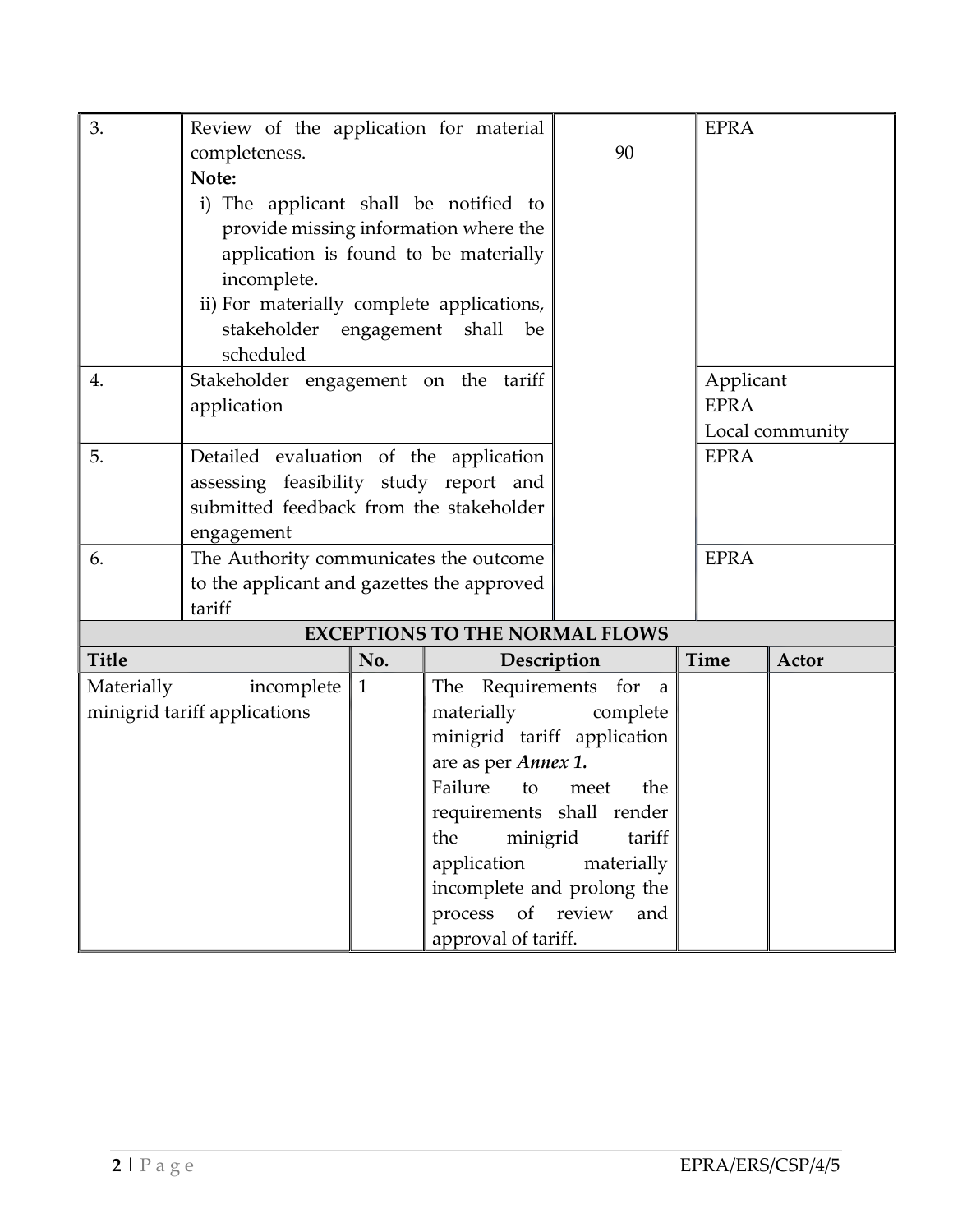

# Energy & Petroleum Regulatory Authority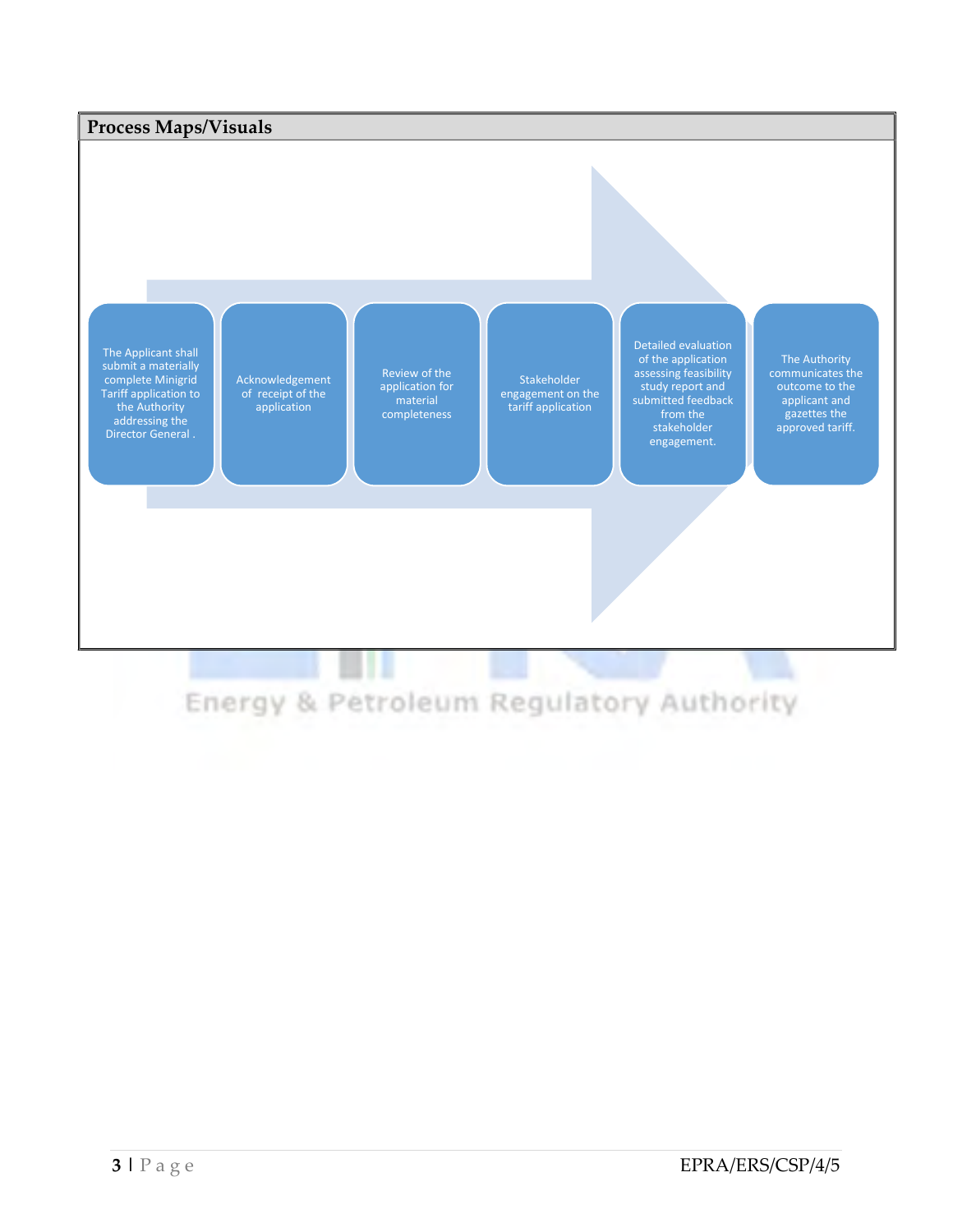## ANNEX 1: REQUIREMENTS OF MATERIALLY COMPLETE MINIGRID TARIFF APPLICATION.

- Copy of Approved Expression of Interest by the Ministry of Energy
- Copy of approval from the host county government
- Copy of Physical Planning approval by county government.
- A duly completed tariff application form provided in Annex II and duly completed Standard Tariff Application Model. - downloaded from EPRA website www.epra.go.ke/services/standard-tariff-application-model-for-minigrids
- Detailed Feasibility Study Report that includes Resource Assessment, Ability-topay analysis, Load forecasts segregated by customer types, technical and financial viability of the project, financing arrangements for the project
- Grid Interconnection Study/Engineer's Report
- Memorandum of Understanding signed by the local community representatives and the developer.
- Copy of Registered land title or registered leasehold agreement.
- Approval issued by the National Environment Management Authority
- Copy of Certificate of Incorporation
- Copy of Company Form CR12 not more than one-year-old and Work Permits Class "G" for foreign directors as per CR12
- Copy of valid Tax Compliance certificate